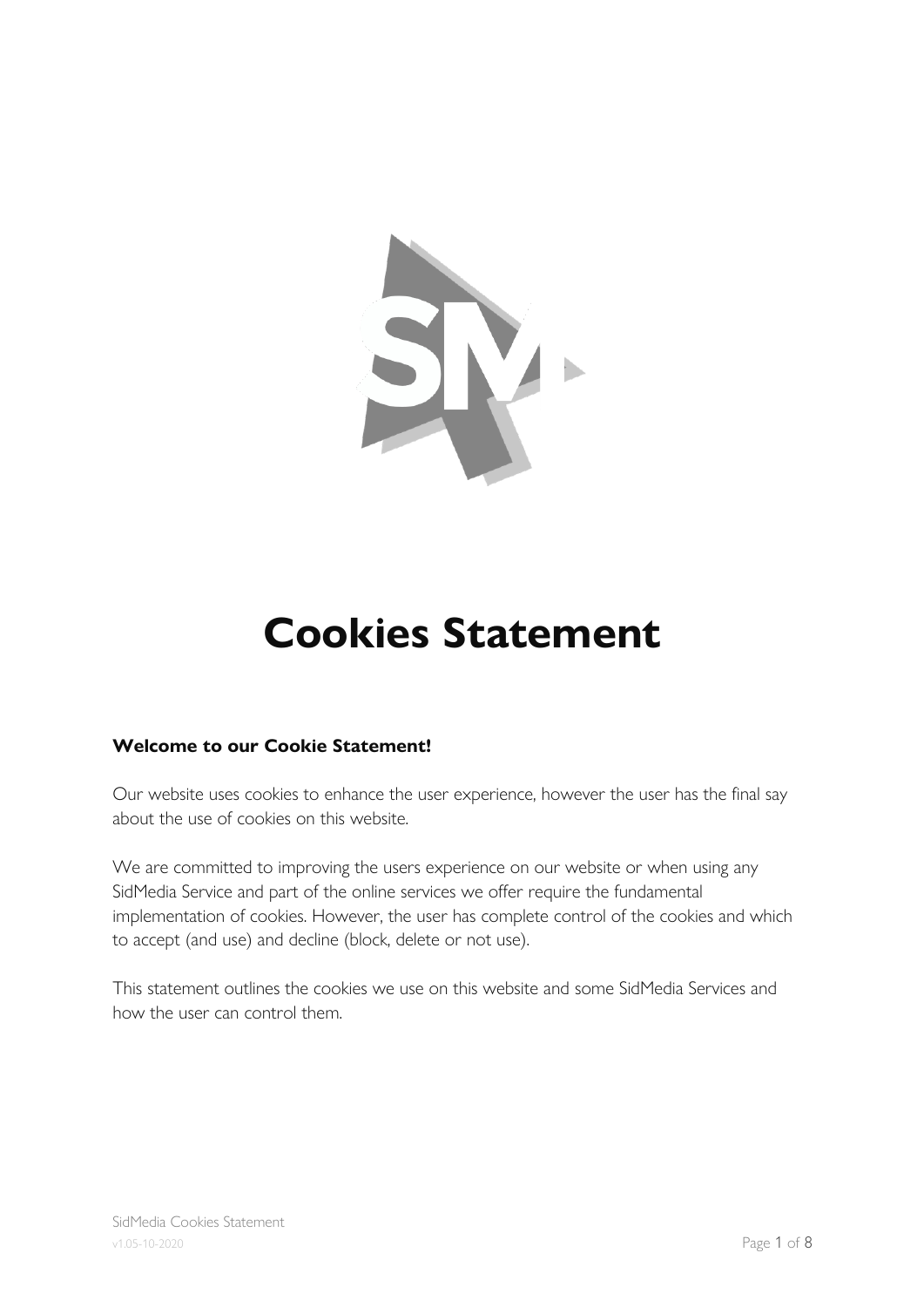#### **Introduction to our Statement**

Our website may use cookies to enhance the user experience or in order to allow our website, websidmedia.com, to operate as intended. This statement outlines how we use cookies on our website. Neither does this statement nor our Privacy Policy cover the use of cookies by any unauthorised thirdparty services, embedded content, advertisers and/or providers on our website.

#### **What's new**

Compared to our previous Cookies Statement (v1.01), a few things have changed in this release of our Cookie Statement (v1.05) for October 2020:

- Changes from our service provider, Wix.com, in their use of cookie and how users can give consent to the use of those cookies have changed the types of cookies that they place on websites created on Wix.com to enable this functionality.
- New guidance on user control of cookies before they are placed on their device and used by our website.
- Some cookies placed by our service provider have changed from functional to necessary.
- To match our service providers terminology, we have changed the following terms: "necessary" to "essential".
- New *Contact SidMedia* section with helpful information to contact us.

### **What are Cookies?**

User's web browsers places cookies, requested by our site, on their device for record-keeping purposes and sometimes to track information about them. Learn more here; https://www.learn-aboutcookies.com/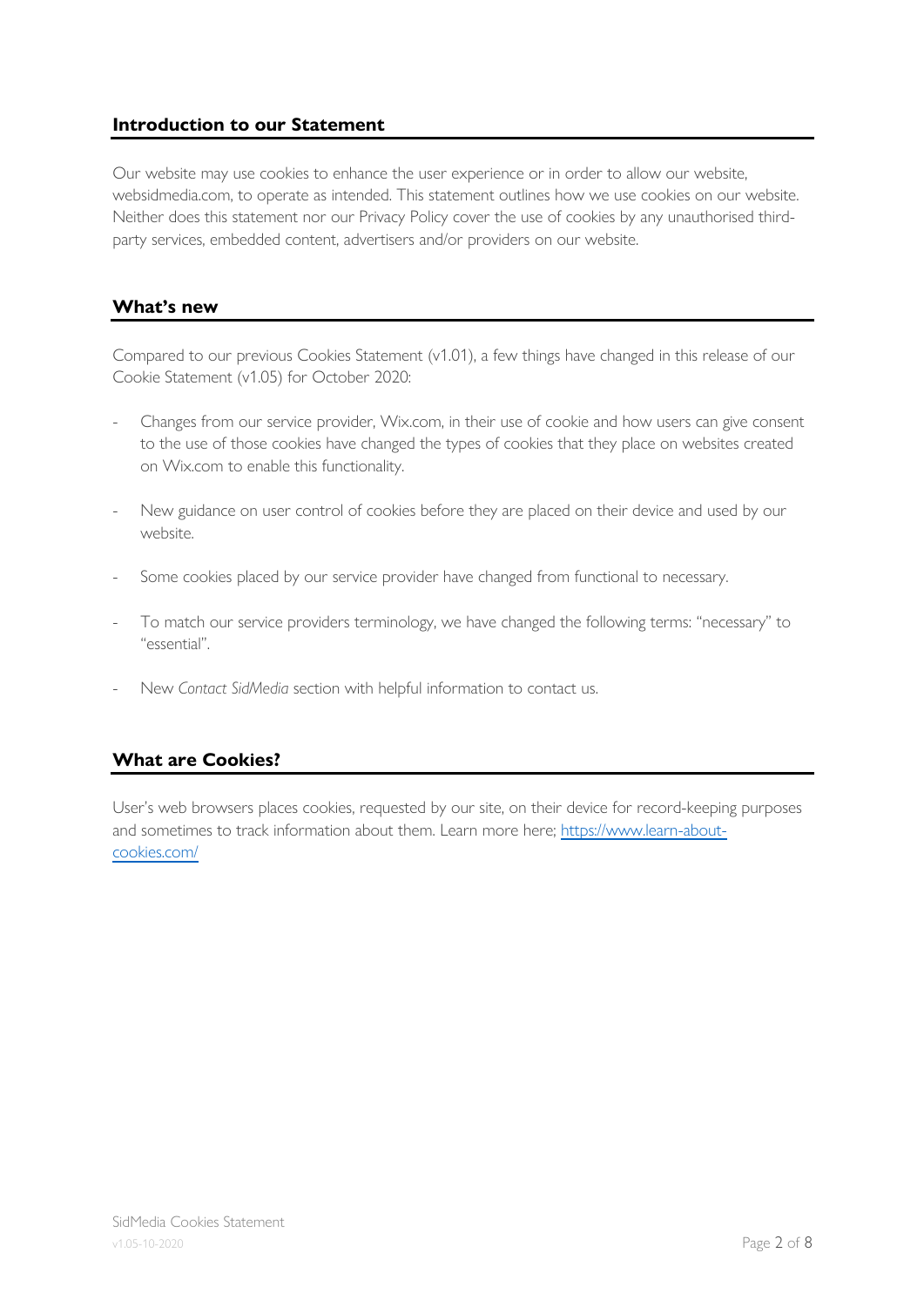## **Types of Cookies**

Cookies all serve different purposes and are classified according to their type, duration, and what category they fall under. The table below lists all the types, duration length, and categories with detail and description.

| <b>Type</b>         |                                                                             |
|---------------------|-----------------------------------------------------------------------------|
| First-Party cookies | Cookies that Wix, our website host, places on this site.                    |
| Third-Party cookies | Cookies that are paced and used by third parties, excluding Wix first-party |
|                     | cookies and from SidMedia.                                                  |

| <b>Duration (or Expiration Time)</b> |                                                                                     |  |
|--------------------------------------|-------------------------------------------------------------------------------------|--|
| Session (transient)                  | These cookies are erased when site visitors close their browsers and are not        |  |
| cookies                              | used to collect information from their computers. They typically store              |  |
|                                      | information in the form of a session identification that does not personally        |  |
|                                      | identify the user.                                                                  |  |
| Persistent                           | These cookies are stored on a site visitor's hard drive until they expire (at a set |  |
| (permanent or                        | expiration date) or until they are deleted. These cookies are used to collect       |  |
| stored) cookies                      | identifying information about the user, such as web surfing behaviour or user       |  |
|                                      | preferences for a specific site.                                                    |  |

| <b>Category</b>    |                                                                                   |
|--------------------|-----------------------------------------------------------------------------------|
| Essential cookies  | These cookies are vital to keeping a website running smoothly. They are placed    |
|                    | by our service provider, Wix.com, for a variety of reasons; to gain consent       |
|                    | regarding the use of other functional cookies, or for security reasons. Opting to |
|                    | not use these cookies will make the website unusable and as a result may put      |
|                    | the end-user at a greater security risk.                                          |
| Functional cookies | These cookies are not vital but help create a better web-experience for the       |
|                    | end-user, by remembering login details or site preferences for example. These     |
|                    | cookies can be better controlled by the user, and they can choose to give         |
|                    | consent to their use or not. Functional cookies will still be placed by the web   |
|                    | developer, SidMedia, and our service provider, Wix.com.                           |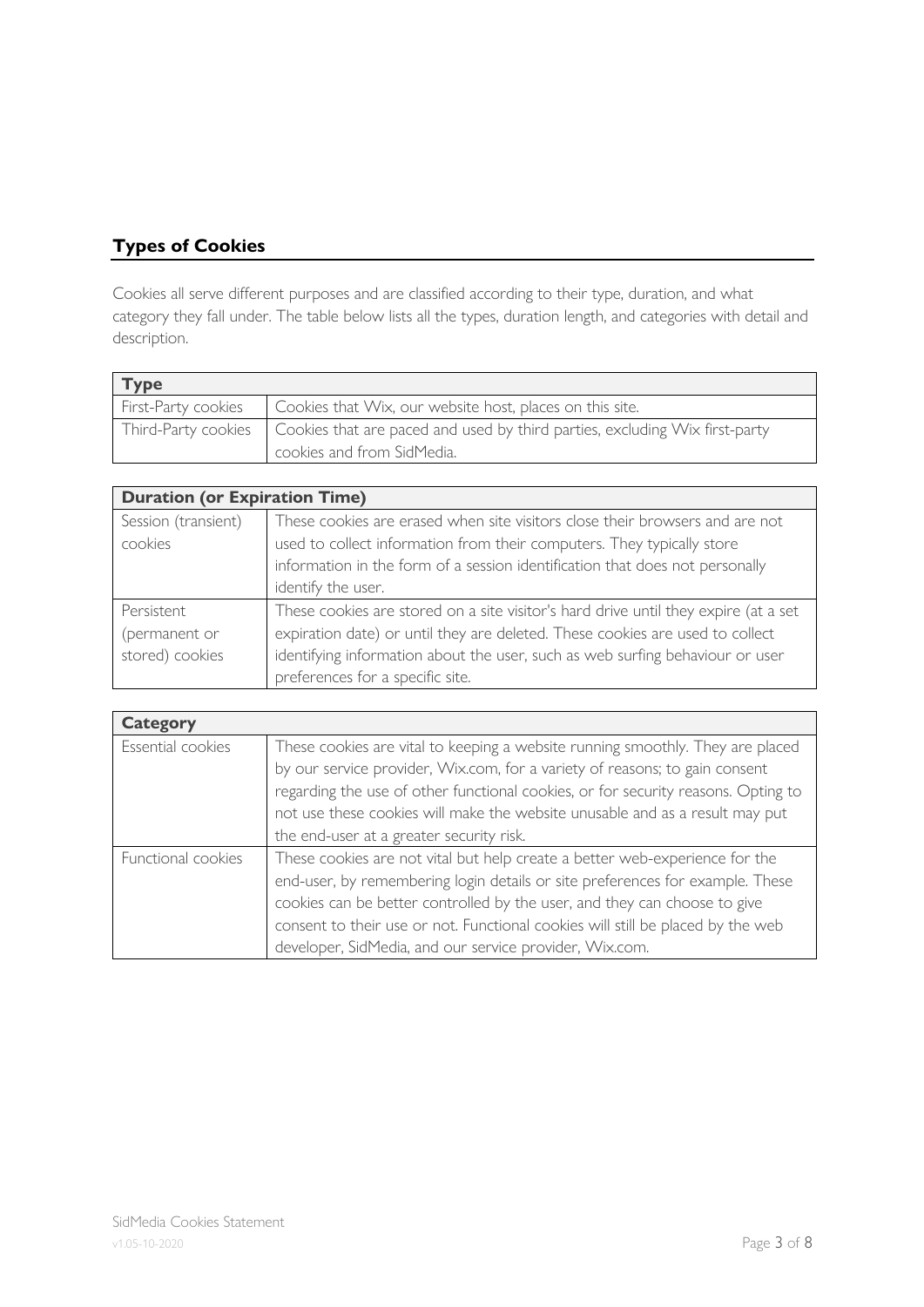## **First-Party Cookies**

First-party cookies are those placed by our service provider Wix.com. They do this because our website is built on their platform – without these cookies are site would not be able to operate.

These are cookies required. The table below provides the cookie name, its duration, and the purpose of the cookie.

| <b>Cookie name</b>      | <b>Duration</b> | <b>Type</b> | <b>Purpose</b>                                                                 |
|-------------------------|-----------------|-------------|--------------------------------------------------------------------------------|
| <b>XSRF-TOKEN</b>       | Session         | Essential   | Used for security reasons                                                      |
| hs                      | Session         | Essential   | Used for security reasons                                                      |
| svSession               | Session         | Essential   | Used in connection with user login                                             |
| SSR-caching             | 1 minute        | Essential   | Used to indicate the system from which<br>the site was render                  |
| _wixCIDX                | 3 months        | Essential   | Used for system monitoring/debugging                                           |
| _wix_browser_sess       | Session         | Essential   | Used for system monitoring/debugging                                           |
| Consent-policy          | 12 months       | Essential   | Used for cookie banner parameters                                              |
| smSession               | Session         | Essential   | Used to identify logged in site<br>memebers                                    |
| $TS^*$                  | Session         | Essential   | Used for security and anti-fraud reasons.<br>* replaces a selection of numbers |
| bSession                | 30 minutes      | Essential   | Used for system effectiveness<br>measurements                                  |
| fedops.logger.sessionId | 12 months       | Essential   | Used for stability/effectiveness<br>measurement                                |
| wixLanguage             | 12 months       | Functional  | Used on multilingual websites to save<br>user language preference              |

Our website is SSL secured. All information collected is stored securely on our network or on our online services, third-party applications.

### **Third-Party Cookies**

Please refer to the *Additional Cookies* section.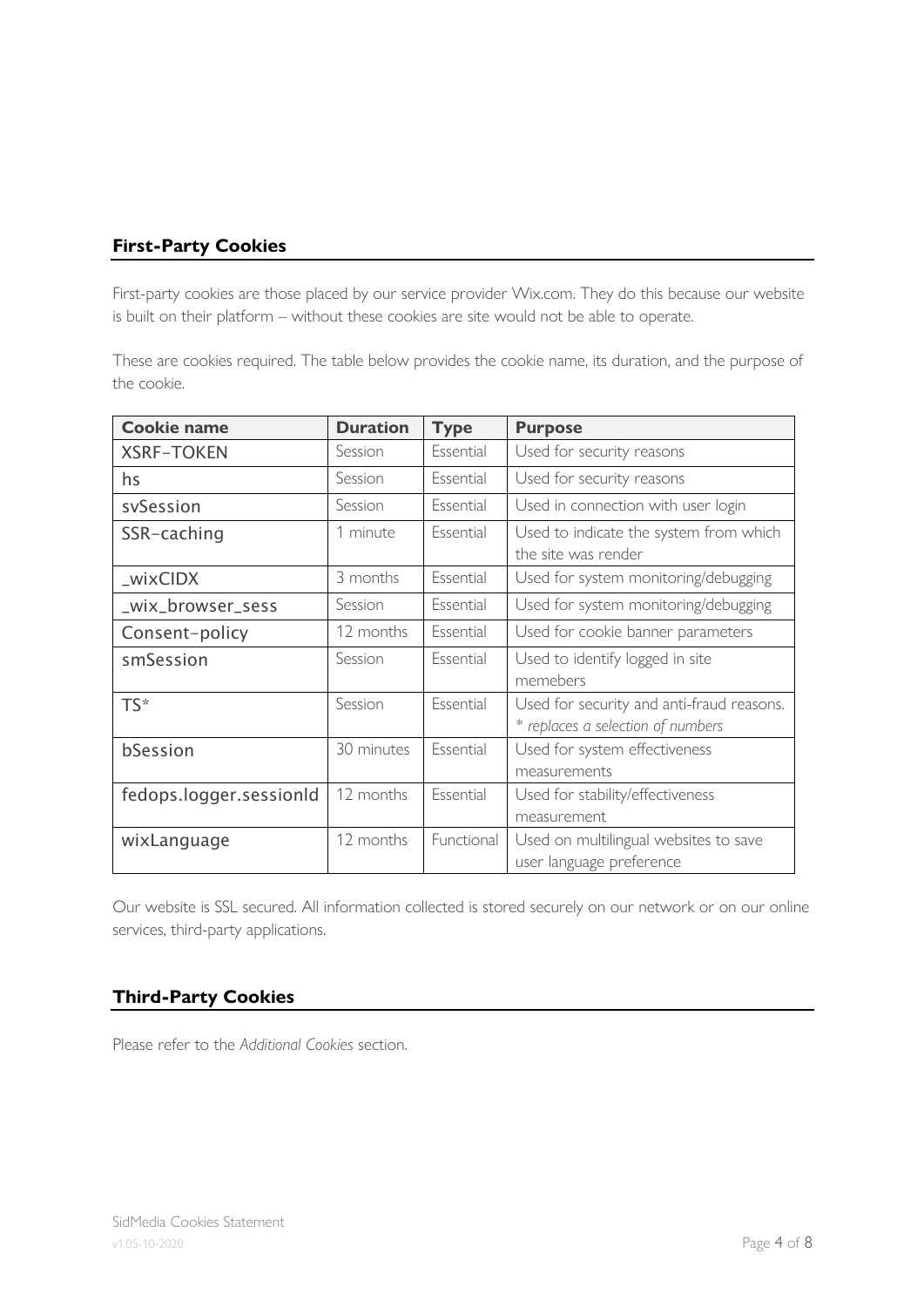## **Additional Cookies**

Our website may host additional cookies to enhance the user experience and provide better analytics information to the developers to monitor traffic flow, among other reasons. Any other cookies are listed below:

## 1. **Google Analytics Tracking**

Google Analytics Tracking tracks where our Users come from and what they do on our site. Users IP addresses are anonymised, and Google will never save a full copy of any IP address.

We use this data to gain insights and improve the functionality of our website – this data is not currently being used for marketing purposes. Our website, also, does not use targeted advertising ("Ads"), therefore there is no option to make any changes to your 'targeted Ads' preferences on our website.

Opt-Out Browser add-on, download and learn more here support.google.com/analytics/answer/181881?hl=en.

| Google Analytics Cookies                |                         |                                                                                                                                                                                                                       |  |
|-----------------------------------------|-------------------------|-----------------------------------------------------------------------------------------------------------------------------------------------------------------------------------------------------------------------|--|
| gtag.js and analytics.js - cookie usage |                         |                                                                                                                                                                                                                       |  |
| <b>Cookie name</b>                      | <b>Duration</b>         | <b>Purpose</b>                                                                                                                                                                                                        |  |
| $-ga$                                   | 2 years                 | Used to distinguish users                                                                                                                                                                                             |  |
| igid                                    | 24 hours                | Used to distinguish users                                                                                                                                                                                             |  |
| $_g$ at                                 | 1 minute                | Used to throttle request rate. This cookie may be<br>_dc_gtm_218891944, depending on how                                                                                                                              |  |
|                                         |                         | Analytics was deployed on the website                                                                                                                                                                                 |  |
| <b>AMP_TOKEN</b>                        | 30 seconds to 1<br>year | Contains a token that can be used to retrieve a Client<br>ID from AMP Client ID service. Other possible values<br>indicate opt-out, inflight request or an error retrieving<br>a Client ID from AMP Client ID service |  |
| $qac_218891944$                         | 90 days                 | Contains campaign related information for the user.<br>Allows Google Ads to read this cookie                                                                                                                          |  |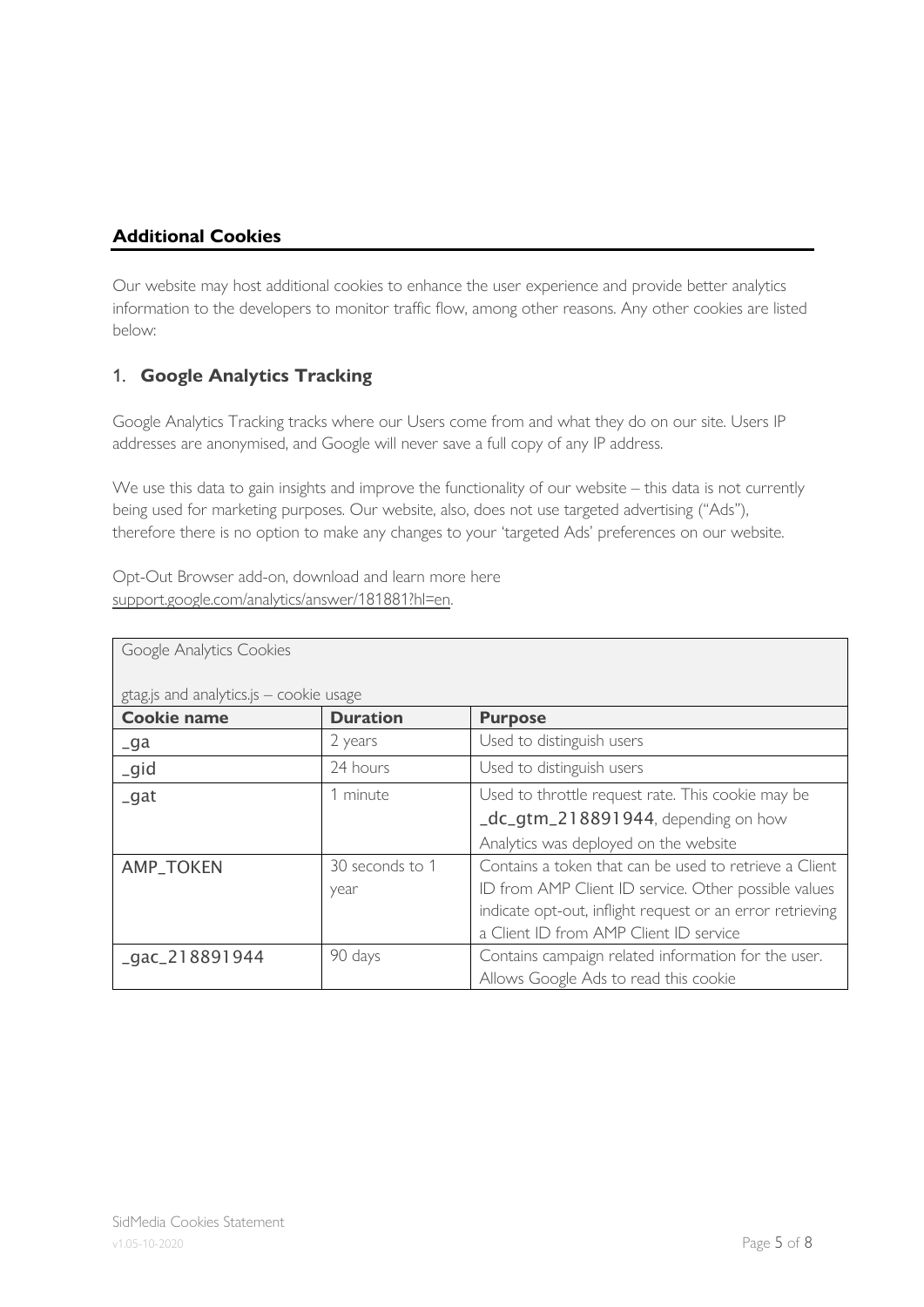| Google Analytics Cookies |                 |                                                                                                   |
|--------------------------|-----------------|---------------------------------------------------------------------------------------------------|
| ga.js - cookie usage     |                 |                                                                                                   |
| <b>Cookie name</b>       | <b>Duration</b> | <b>Purpose</b>                                                                                    |
| __utma                   | 2 years from    | Used to distinguish users and sessions. The cookie                                                |
|                          | set/update      | is created when the javascript library executes                                                   |
|                          |                 | and no existing __utma cookies exists. The cookie                                                 |
|                          |                 | is updated every time data is sent to Google                                                      |
|                          |                 | Analytics                                                                                         |
| utmt                     | 10 minutes      | Used to throttle request rate                                                                     |
| __utmb                   | 30 minutes from | Used to determine new sessions/visits. The cookie                                                 |
|                          | set/update      | is created when the javascript library executes                                                   |
|                          |                 | and no existing __utmb cookies exists. The cookie                                                 |
|                          |                 | is updated every time data is sent to Google                                                      |
|                          |                 | Analytics                                                                                         |
| $_l$ utmc                | End of browser  | Not used in ga.js. Set for interoperability with                                                  |
|                          | session         | urchin.js. Historically, this cookie operated in                                                  |
|                          |                 | conjunction with the __utmb cookie to determine                                                   |
|                          |                 | whether the user was in a new session/visit                                                       |
| __utmz                   | 6 months from   | Stores the traffic source or campaign that explains                                               |
|                          | set/update      | how the user reached your site. The cookie is<br>created when the javascript library executes and |
|                          |                 | is updated every time data is sent to Google                                                      |
|                          |                 | Analytics                                                                                         |
| __utmv                   | 2 years from    | Used to store visitor-level custom variable data.                                                 |
|                          | set/update      | This cookie is created when a developer uses the                                                  |
|                          |                 | _setCustomVar method with a visitor level                                                         |
|                          |                 | custom variable. This cookie was also used for the                                                |
|                          |                 | deprecated _setVar method. The cookie is                                                          |
|                          |                 | updated every time data is sent to Google Analytics                                               |

| Google Analytics Cookies |                   |                                                 |
|--------------------------|-------------------|-------------------------------------------------|
| Optimize – cookie usage  |                   |                                                 |
| <b>Cookie name</b>       | <b>Duration</b>   | <b>Purpose</b>                                  |
| _gaexp                   | Depends on the    | Used to determine a user's inclusion in an      |
|                          | length of the     | experiment and the expiry of experiments a user |
|                          | experiment, but   | has been included in                            |
|                          | typically 90 days |                                                 |
| _opt_awcid               | 24 hours          |                                                 |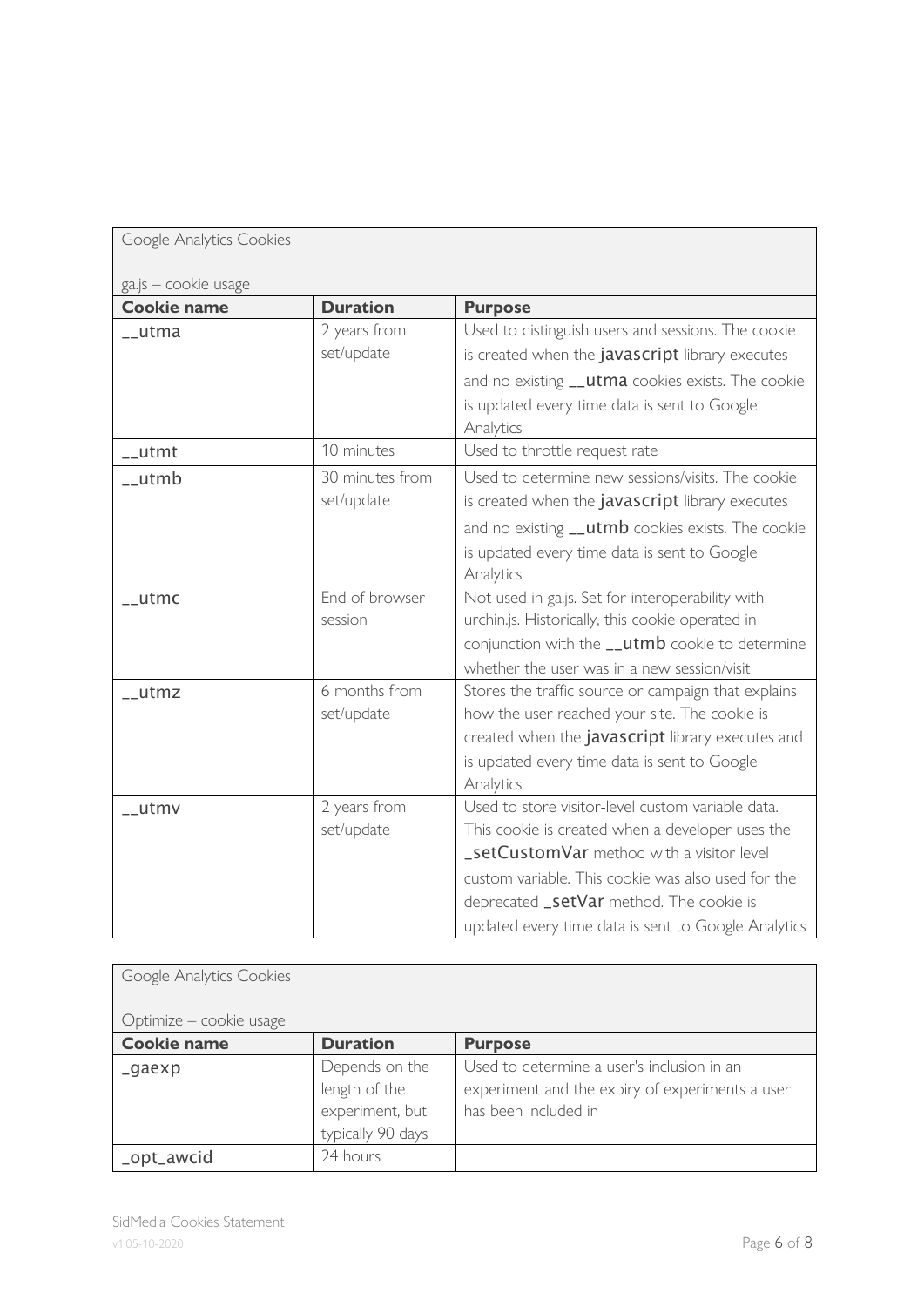| _opt_awmid | Used for campaigns mapped to Google Ads      |
|------------|----------------------------------------------|
| _opt_awgid | Campaign IDs                                 |
| _opt_awkid |                                              |
| _opt_utmc  | Stores the last utm_campaign query parameter |

For more information about Google Analytics Tracking cookies, please refer to; https://developers.google.com/analytics/devguides/collection/analyticsjs/cookie-usage.

## **User Cookies Control**

Before accessing our website, websidmedia.com, you'll be able to review the cookies used on your device before they are placed – now your 'cookie consent'.

When first accessing our website, you'll be presented with our cookie banner. This banner will give you the ability to accept the cookies and also view cookie settings.

| In the 'Advanced Cookie Settings' page of the banner, you'll see the following cookie topics: |  |
|-----------------------------------------------------------------------------------------------|--|
|-----------------------------------------------------------------------------------------------|--|

| <b>Topic</b>              | <b>Default Option</b>                            | <b>Change this option</b>                       |
|---------------------------|--------------------------------------------------|-------------------------------------------------|
| <b>Essential Cookies</b>  | $On - you accept the$<br>use of all cookies that | You cannot disable essential cookies.           |
|                           | are labelled as                                  | Please refer to our Cookie Statement's section  |
|                           | essential.                                       | regarding Type of Cookies for more information. |
| <b>Marketing Cookies</b>  | Off - cookies labelled                           | You can choose to: enable or disable marketing  |
|                           | for marketing                                    | cookies.                                        |
|                           | purposes will not be                             |                                                 |
|                           | used.                                            | Enabling them may enhance any marketing or      |
|                           |                                                  | Ads you see on this website or across the web.  |
| <b>Functional Cookies</b> | $Off$ - cookies that                             | You can choose to: enable or disable functional |
|                           | are functional will not                          | cookies.                                        |
|                           | be used.                                         |                                                 |
|                           |                                                  | Enabling them may enhance your browsing         |
|                           |                                                  | experience.                                     |
| <b>Analytics Cookies</b>  | $Off$ - cookies that                             | You can choose to: enable or disable analytics  |
|                           | are used for analytics                           | cookies.                                        |
|                           | purposed will not be                             |                                                 |
|                           | used.                                            | Enabling them helps the web developer improve   |
|                           |                                                  | the website based on analytics data.            |

From the cookie banner, you'll also be able to access our Privacy Policy.

If you want to check the cookies in use on this website, simply click on the locked padlock icon in the address bar of your browser, then select the cookies option. In Google Chrome, it will show you how many cookies are in use (for example, "40 [cookies] in use").